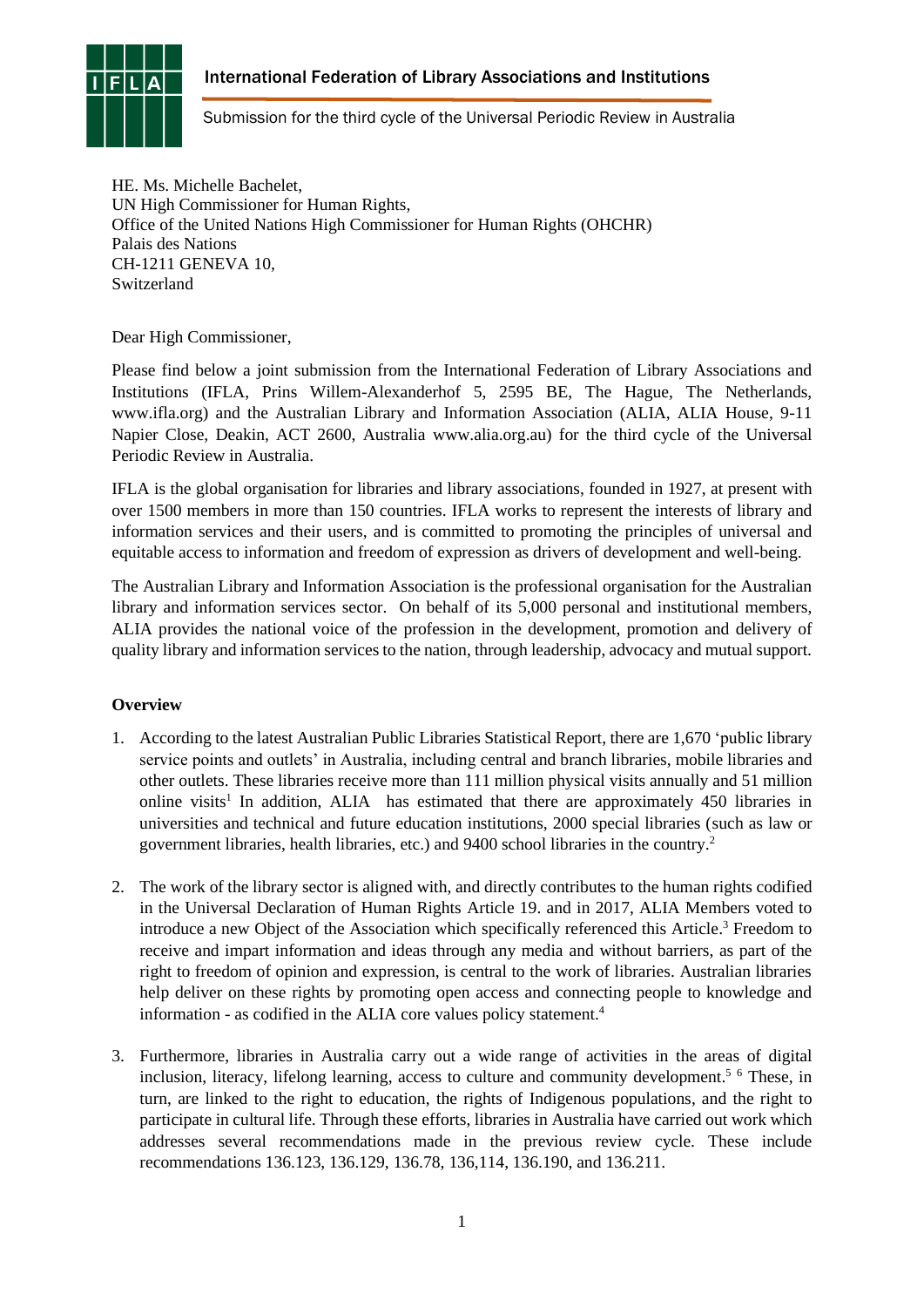

#### **Access to information, the right to culture and intellectual freedom**

- 4. A key objective of libraries is to offer access to knowledge and information to all and help overcome information access barriers. Australia has unique geographic challenges. It is the world's sixth largest country in land mass, yet it has a population of fewer than 26 million people. Australia has language challenges. According to the 2016 Census<sup>7</sup>, 27% of the population speaks a language other than English at home and there are more than 100 Indigenous Australian languages in use today, although many are at risk<sup>8</sup>. Providing this dispersed, diverse population with access to information requires both a local and a national response. Locally, this is achieved by maintaining relevant library collections in languages appropriate to the community, helping users find the information they need within library collections and publicly available resources, as well as helping people develop information literacy – the skills to find and critically access authentic information from reputable and current sources. Nationally, there is a strong reliance on library networks for interlibrary loans and document delivery, and collaboration for major investments in digital projects such as National edeposit (NED)<sup>9</sup>, a partnership between Australia's nine national, state and territory libraries, capturing and preserving the digital documentary history of Australia for the future. The increased focus on digital access to collections, through digitisation of print materials and the acquisition of born-digital content, helps connect people in regional and remote Australia with the level of information access enjoyed by those who live in metropolitan areas. Digital access also enables libraries to subscribe to a greater quantity of information in languages other than English, in addition to the books, magazines, newspapers and DVDs in language for physical borrowing. Discussions are underway with the Classification Branch of the Department of Communications to simplify the procedures for classifying films in languages other than English and further increasing the volume of content available to library users.
- 5. As cultural and memory institutions, libraries in Australia work to make cultural materials more accessible for the wider public, helping deliver on people's **right to participate in cultural life**. Alongside traditional lending services, libraries continuously work to make their collections more discoverable and usable, promoting people's engagement with cultural materials. As described above, digital access is essential to address the tyranny of distance experienced by Australians. The National Library of Australia's Trove service provides access to Australian library collections, digitised newspapers, photographs, cultural works, and the Australian web archive. Despite the welcome recent announcement of an \$8 million contribution from the Australian Government<sup>10</sup>, further ongoing funding is required to continue providing these services.<sup>11</sup> Many libraries have digitised and made available public domain texts and images in their collections. State Library Victoria, for example, had made 200,000 public domain materials freely available through a digital image pool over the course of 2019.<sup>12</sup> Such library initiatives allow for greater freedom of access to cultural and heritage materials.
- 6. Successful advocacy by the Australian Libraries Copyright Committee, of which ALIA, the Council of Australian University Librarians and National and State Libraries Australia are founder members, has resulted in reforms to copyright law, which have greatly assisted with increased access to information. In 2017, the Australian Parliament passed an amendment which resulted in the same terms of copyright for both published and unpublished works. In 2018, libraries were given safe harbour protection. However, there are further reforms which would assist libraries, including those relating to orphan works and the inability to override legislated exceptions by contract terms. Further flexible exceptions would be welcome, and ultimately a fair use environment would provide the greatest opportunity for increased access.
- 7. Related to copyright is the move towards more open access, particularly for information which is government-funded. ALIA has been an active voice in the Australian Government's data sharing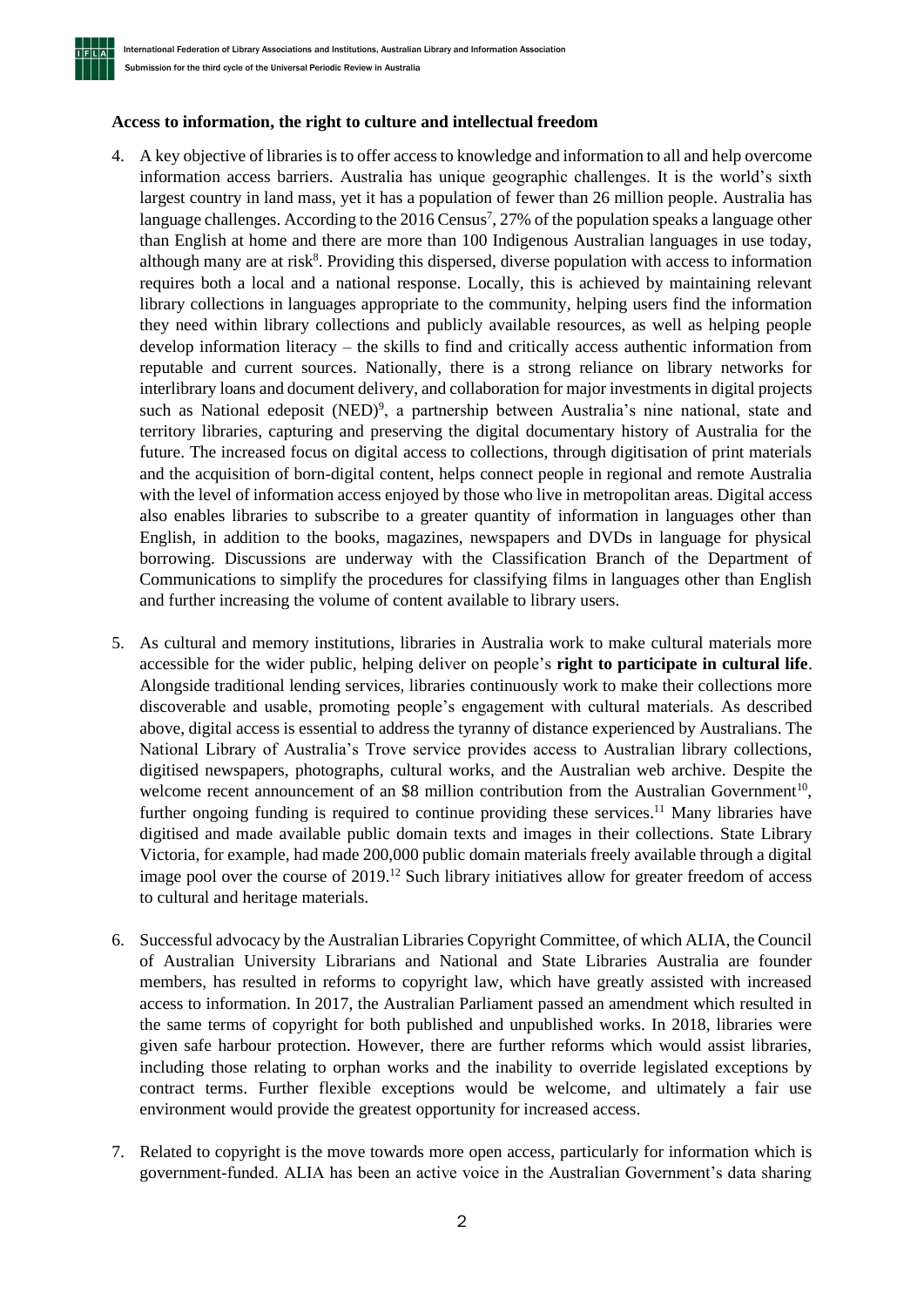$T$  $F$  $L$  $A$ 

and release legislative reforms consultation, supporting the appointment of a National Data Commissioner as a safeguard to balance appropriate access for researchers with security of information for the individuals whose data is being used.

- 8. Furthermore, libraries support **digital inclusion** as part of their overarching mission of broadening access to information. According to the Australian Digital Inclusion Index, more than 2.5 million Australians are not online.<sup>13</sup> Australian public libraries offer a nation-wide infrastructure for public internet access, computers and workstations, digital literacy learning opportunities and one-on-one support, access to software and 'makerspaces'.<sup>14</sup> These services can be particularly important for people most at risk of being left behind – whether because they have no reliable or affordable internet access, no access to devices or because they are not confident with their digital skills. Australia's geography creates further access challenges with libraries providing services in regions where no other options exist.
- 9. For instance, programmes like Telstra-funded Tech Savvy Seniors and the Australian Governmentfunded Be Connected help ensure that older people have an opportunity to learn digital skills to access to digital opportunities (from personal business to education) and socialise.<sup>1516</sup> In remote areas, public internet access through libraries can be of particular significance. The Northern Territory Library, for example, worked together with CAYLU – the Central Australian Youth Link-Up Service – to create computer rooms in remote Aboriginal Communities, facilitating the use of e-government and e-finance services, digital inclusion, learning and skills development. A 2017 report by ALIA further discusses the range of library services supporting digital inclusion and helping overcome barriers to the digital economy.<sup>17</sup>
- 10. Media literacy, especially among young people, has been highlighted as being of particular concern during the COVID-19 pandemic. Australian school libraries have a special focus on cybersafety and assisting young people to navigate the internet confidently. They have also been at the forefront of media literacy, helping the school community to recognise fake news from authentic sources. ALIA and National and State Libraries Australia are founder members of the Australian Media Literacy Alliance, which is in the process of being established to tackle this issue at a national level. There is concern that the drop in media plurality in Australia, as a result of the loss of regional and local newspapers and other media outlets, makes combating misinformation and disinformation even more challenging<sup>18</sup>.
- 11. All the efforts outlined above are part of libraries' work to promote access to knowledge and information and, more broadly, intellectual freedom. However, there is an ongoing debate surrounding **freedom of information and expression** in Australia. A series of legislative acts including metadata retention have been argued by media organisations and outlets to negatively impact the freedom of information (FOI) regime, freedom of journalism and the protection of whistle-blowers.<sup>19</sup> Moreover, a review requested by the Minister of Education completed in 2019 suggested that further steps were needed to protect academic freedom and freedom of speech in higher education, in response peak sector body Universities Australia reiterated its longstanding support for intellectual freedom and freedom of speech.<sup>20 21</sup> Freedom of information and intellectual freedom are key principles for the library sector, and libraries in Australia are observing the situation to see how this affects the public's *right to know.*

**RECOMMENDATION: Recognising the importance of equity of access to information and cultural materials, we encourage further development of a policy, funding and legislative environment which supports and enables libraries to provide greater access to collections to a greater number of people and from a diversity of backgrounds.**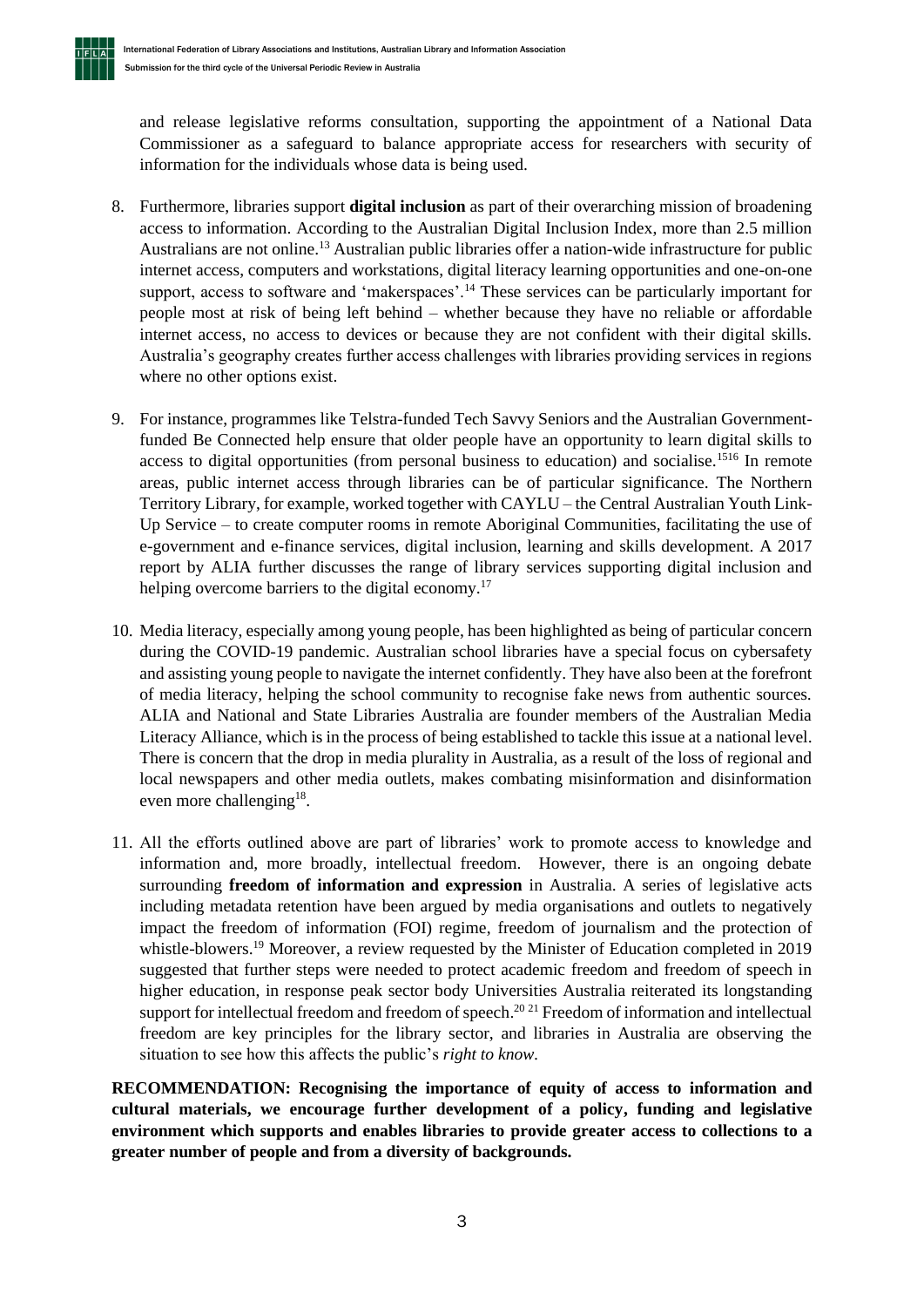## **RECOMMENDATION: We invite the report to examine the current situation and concerns raised around freedom of expression, media and intellectual freedom in Australia.**

## **Social cohesion, equality, and rights of vulnerable groups**

*Recommendations:*

TELIAI

*136.123 Continue paying special attention to the implementation of national policies for marginalized or vulnerable social groups, including migrant children, aboriginals and disabled persons (Nicaragua);*

*136.129 Continue further with its initiative to promote community cohesion and social harmony (Mauritius);*

- 12. Libraries in Australia have an established role in supporting the social and economic life of their communities. As a 2012 study of the socioeconomic impact of libraries in Queensland points out, library users include those from less advantaged backgrounds, who other agencies often see as 'hard to reach'. Library services can be of particular importance for these users: many would not be able to pay for market analogues of the services they receive for free at a public library.
- 13. Examples of users from more vulnerable demographic groups include, remote communities, Aboriginal and Torres Strait Islander peoples, people with lower incomes, refugees, and many others. A 2019 submission by ALIA to the Productivity Commission issues paper 'The Social and Economic Benefits of Improving Mental Health', points out the ways public libraries support people who experience homelessness or mental health issues. People experiencing homelessness often rely on libraries as safe spaces to visit and spend time – and dedicated library programs or informal help from library staff can help them find employment, access health and government information or other important services.<sup>22</sup>
- 14. Moreover, libraries serve as an important point of community inclusion for people experiencing mental health issues, with various dedicated library initiatives offering them opportunities for leisure or learning. <sup>23</sup> The State Library of Victoria's *Diversity and Social Inclusion Action Plan 2017–20*, for example, shows how library approaches to promoting societal inclusion can span from passive measures (e.g. ensuring accessibility of built environments) to active interventions – engaging with communities and offering dedicated services.<sup>24</sup>
- 15. ALIA carried out a nationwide survey of library users in May 2020, to gauge the impact of the COVID-19 lockdown on communities<sup>25</sup>. An analysis of the first 500 users found that, after the ability to borrow print books (87%) and to gain face-to-face help from library staff (44%), the third largest gap  $(40%)$  was 'being around other people'. Research<sup>26</sup> has highlighted loneliness, especially among young Australians, as a problem for society and this survey confirmed the important role libraries can play in combating this.

# **The rights of Indigenous peoples - Aboriginal and Torres Strait Islander peoples**

*Recommendations:* 

*136.78 Continue to promote and strengthen the rights of Indigenous peoples (Djibouti); 136.114 Continue concerted efforts for the preservation of the cultural and linguistic identity of Indigenous peoples (Greece);*

16. "Respect for the diversity, individuality and equality of all and recognition of the rights of Aboriginal and Torres Strait Islander peoples" is coded as one of the key values of the library and information services professionals in Australia.<sup>27</sup> As key cultural heritage and memory institutions, libraries strive to promote and realise Aboriginal and Torres Strait Islander peoples' cultural rights and contribute to their broader societal inclusion and right to education.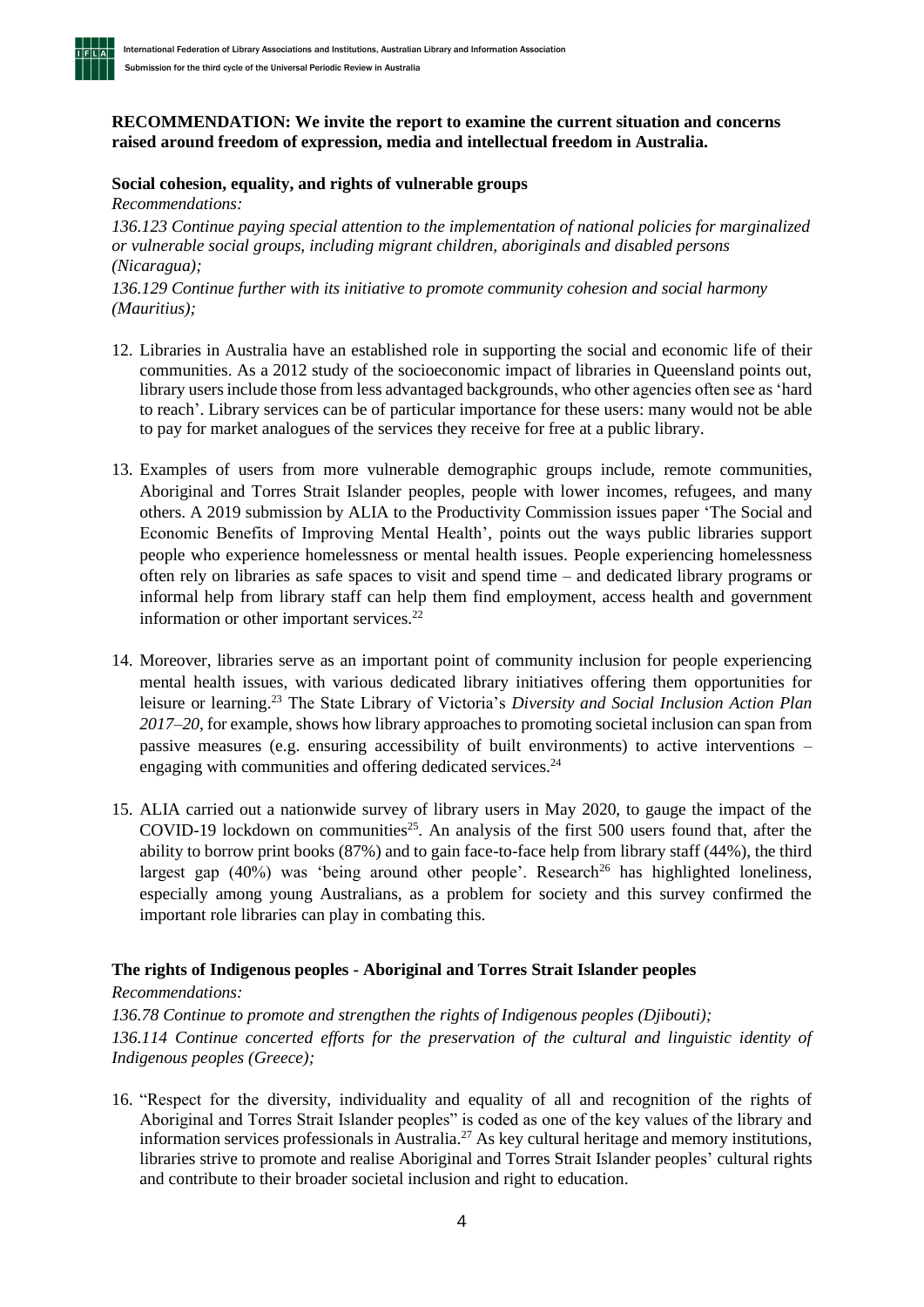**TFLA** 

- 17. Libraries are currently working to adapt their services to better meet the needs of Aboriginal and Torres Strait Islander peoples. As a 2019 'Year in Libraries' report points out, the Indigenous Languages Program of the State Library of Queensland (in partnership with the Australian Government Department of Communication and the Arts) supports Indigenous language revival through awareness campaigns, lectures, gatherings of communities and Elders, and more.<sup>28</sup> The ancestry and family history information services offered by the Indigenous Services team at the State Library of New South Wales have generated high demand, demonstrating how a library service can be tailored to and help meet the needs of Indigenous peoples.<sup>29</sup>
- 18. Importantly, Australian libraries strive to adjust their collections and practices to facilitate access to (and revitalisation of) Indigenous cultural materials - guided by extensive consultations with Indigenous communities. Library collections can contain valuable cultural materials of Indigenous communities – film footage, photographs, documents and more. The State Library of Western Australia's Storylines initiative provides for the digital return of photographs and other materials directly to Aboriginal families, communities and people and to engage them in identifying secret and sacred material in line with cultural protocols. <sup>30</sup> ALIA members work extensively with Indigenous communities to ensure that these collections and their use are in line with the wishes of Indigenous peoples. This includes, for example, improving resource descriptions and categorisation, determining usage permissions for such cultural materials.<sup>31</sup>
- 19. A cooperation between the State Library of Queensland and 12 Indigenous Shire Councils, for example, saw the establishment of Indigenous Knowledge Centres which facilitate the "capture and retention of traditional knowledge, culture and languages". The 2019 report "Improving library services for Aboriginal and Torres Strait Islander peoples" includes many examples of such library work around collections that contain Indigenous materials.<sup>32</sup>

## **The rights of people with disabilities**

- 20. As part of their broader mission, Australian libraries work to ensure access to information and knowledge for people with disabilities. In light of the barriers people with health or mental issues can experience in accessing education and employment opportunities, libraries strive to support their social and digital inclusion and access to information. The now-implemented State Library of New South Wales Disability Inclusion Action Plan 2016–19 shows, for example, the ways a library can ensure broader access to library resources through adaptive technologies, hearing loop installations and accessible book collections (talking books, large print books, eBooks).<sup>33</sup>
- 21. Libraries have also started exploring other ways to help meet the informational needs of people living with disabilities. For example, Mackay Regional Council Libraries have recently launched a Digital Technology Accessibility Program Pilot Project*,* which offers tablet loans, digital skills training and one-on-one support for two pilot groups of homebound people living with disabilities. This project aims to help members of these group make use of library e-resources and better meet their information needs – which could be especially important for a group of users which lacks social engagement.<sup>34</sup>
- 22. On a systematic level, libraries and library staff help ensure access to culture for people with disabilities. The 2018 Discussion Paper on the National Arts and Disability Strategy prepared by Cultural Ministers mentions library visits as a way to connect with cultural products; which in turn contributes to wellbeing, enjoyment and social inclusion.<sup>35</sup>
- 23. One of the important developments in the area of access to information for people with disabilities in Australia is the ratification and coming into force of the Marrakesh Treaty. This international treaty offers copyrights exceptions that permit greater access to reading materials in formats accessible to people with print disabilities. The Australian Inclusive Publishing Initiative (AIPI) is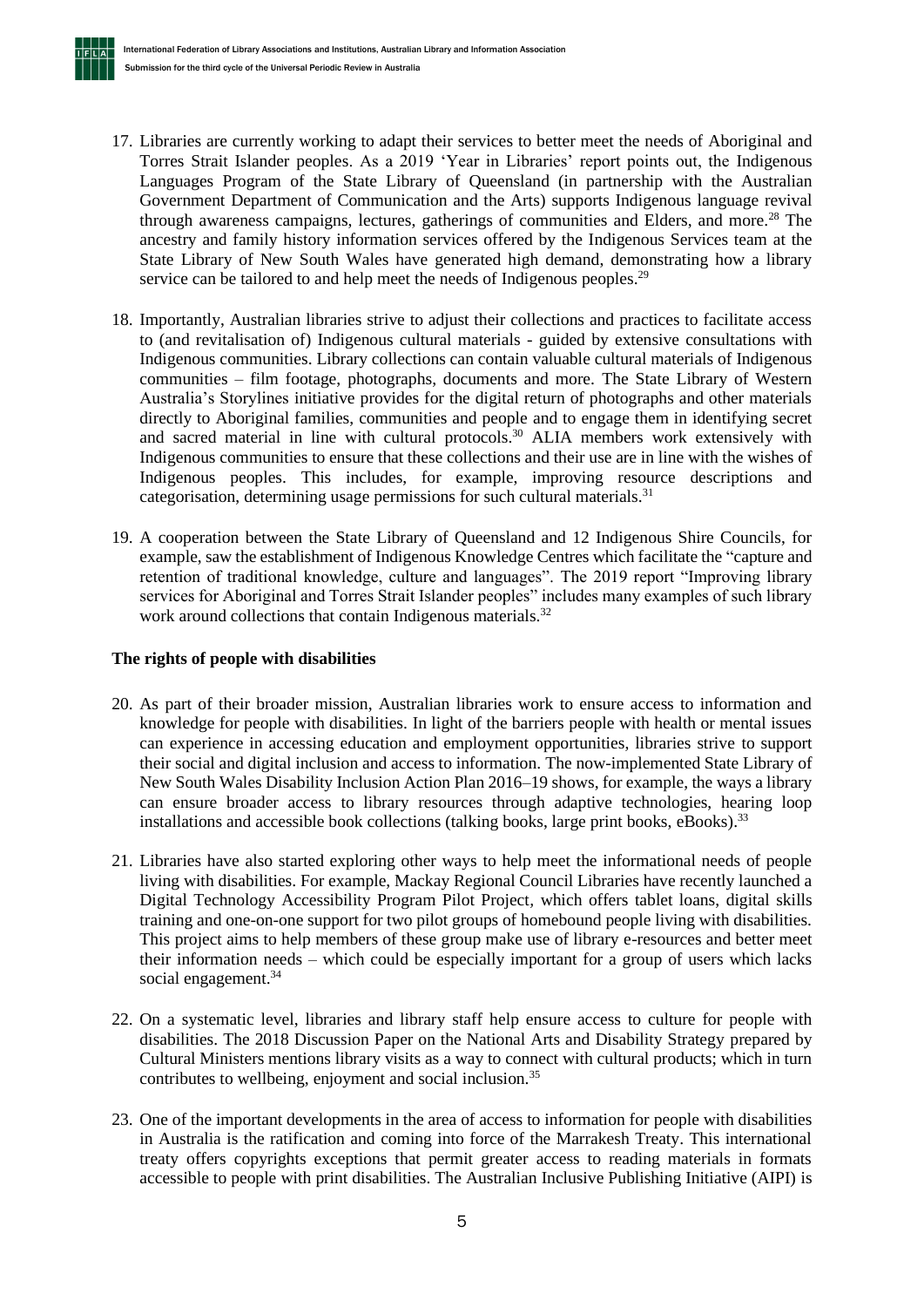another example of current efforts to ensure wider access to accessible reading materials. This collaboration by a wide range of stakeholders – from the publishing industry, libraries, disability organisations and more – aims to promote 'born-accessible' publishing.

### **The rights of migrants**

#### *Recommendation:*

**TFLA** 

*136.190 Protect the rights of Migrants and eliminate unfair treatment of migrant workers, and ensure their integration into society (Pakistan);*

- 24. Migrants and refugees are another group of users whose needs Australian libraries work to meet. The library sector in Australia recognises the barriers immigrant and refugees face, and offers services to meet their unique needs. The 2019 Report 'Services for Migrants and Refugees' offers examples of such library initiatives: from the practice of conversational English, and multilingual collections to networking events and health awareness talks in different languages.<sup>36</sup> As such, their work can be seen as threefold – meeting the cultural needs of people with diverse cultural and linguistic backgrounds, fostering multicultural appreciation, and helping people acquire the skills to integrate into a new culture.
- 25. In short, libraries in Australia are well-placed to promote civic and social inclusion and offer access to culture, knowledge and information – particularly for more vulnerable groups. Australian libraries enjoy high levels of voluntary civic participation,  $37$  and work to offer services and meet the needs of growing and diverse populations.

**RECOMMENDATION: We encourage further action to support social inclusion and equity for marginalised and vulnerable communities in Australia, such as migrants and people with disabilities. We invite the report to acknowledge the role of libraries in promoting social cohesion and serving the needs of vulnerable groups in society.**

#### **The right to education**

#### *Recommendation:*

*136.211 Improve the quality and coverage of its early childhood care and education for indigenous children and children living in remote areas and ensure adequate resources for implementing bilingual models of education (Republic of Moldova);*

- 26. Libraries in Australia have a long-established tradition of serving as informal learning facilities. One of the areas where they extend concerted efforts is literacy: ALIA estimations point to 121,000 story time initiatives for young children with 3.1 million participants in Australian libraries.<sup>38</sup> Other initiatives include ALIA National Simultaneous Storytime, with more than a million participants across Australia and New Zealand, the Children's Book Council of Australia's annual Children's Book Week and the Australian Reading Hour, a collaboration between libraries, publishers, authors and booksellers. Early literacy is an important element of early childhood care and education, and keeping such services open ensures that there are fewer barriers for people from more vulnerable or marginalised backgrounds. Through ALIA, as a founder member, Australian libraries are among the key stakeholders of the National Early Language and Literacy Coalition, which works to develop a nation-wide approach to early literacy and language education.<sup>39</sup>
- 27. Examples of early literacy initiatives dedicated to a specific group include the South Australian Public Library Network working with the Indigenous Literacy Foundation to deliver reading programmes – in both English and communities' first language – to remote Aboriginal communities.<sup>40</sup> The State Library of Western Australia's Better Beginnings family literacy program reaches 97% of all families with new born children, includes resources designed for children with disabilities such as braille reading material and includes targeted initiatives for remote aboriginal communities 41 .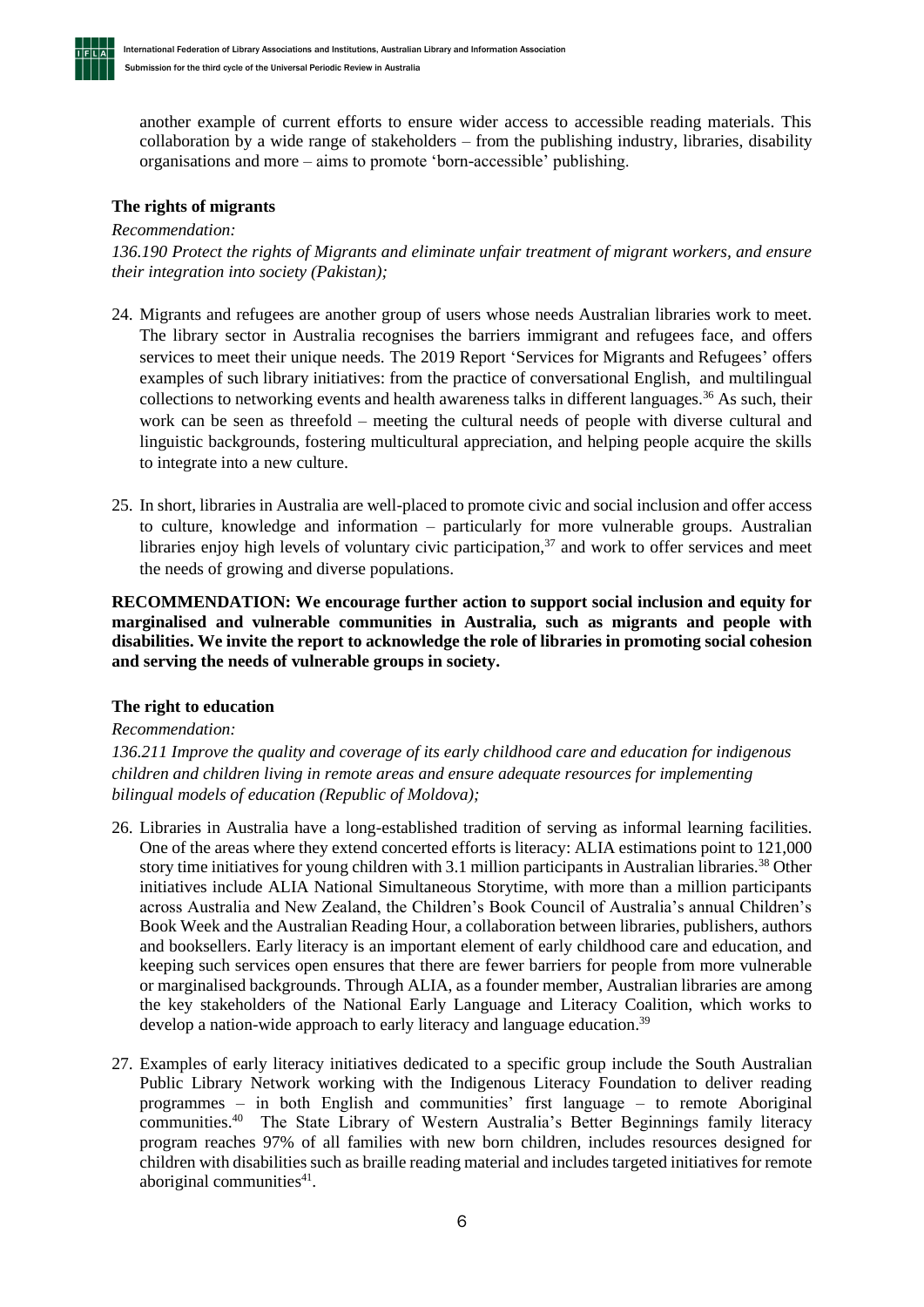

### **RECOMMENDATION: We encourage further support and development of an enabling policy environment for inclusive early literacy initiatives, especially those supporting Aboriginal and Torres Strait Islander, regional, and remote communities.**

28. Australian libraries, through ALIA, have committed to promoting the 2030 Agenda for Sustainable Development agreed by the United Nations' 193 member states in 2015. The Sustainable Development Goals were included in the Objects of the Association in 2017 and an ALIA report of the same year brought together education, health, gender equality, business, innovation, community and partnership library initiatives to demonstrate the strength of this commitment.<sup>42</sup>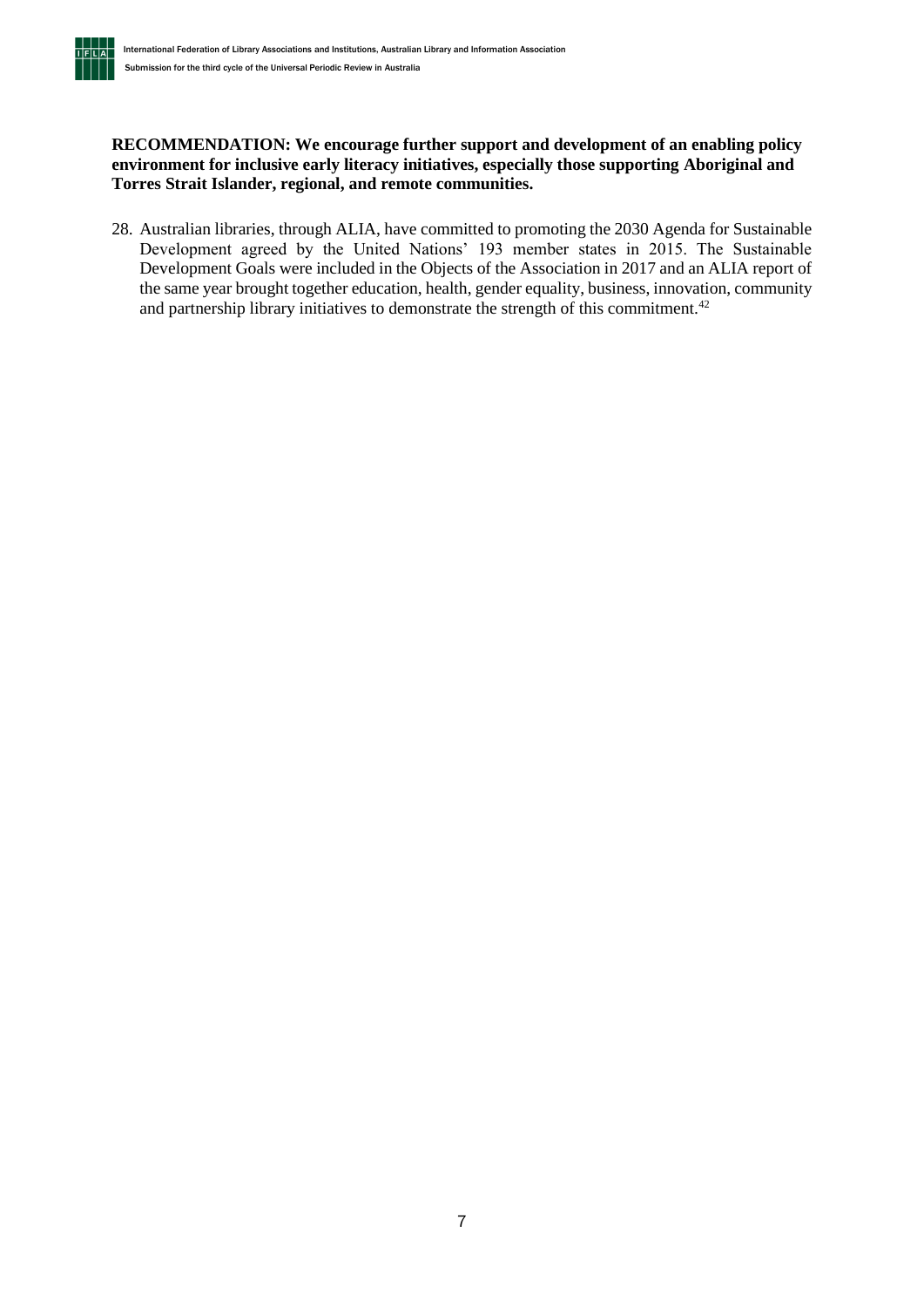

<sup>1</sup> State Library of Queensland, 2020, "Australian Public Libraries Statistical Report 2017-2018", [https://www.nsla.org.au/sites/default/files/documents/nsla-aus-public-library-stats-2017-18.pdf.](https://www.nsla.org.au/sites/default/files/documents/nsla-aus-public-library-stats-2017-18.pdf)

<sup>2</sup> Sue McKerracher, 2019, "Submission in response to the Senate Inquiry into Nationhood, National Identity and Democracy Discussion Paper", Deakin, ACT: Australian Library and Information Association, https://read.alia.org.au/submission-response-senate-inquiry-nationhood-national-identity-and-democracydiscussion-paper.

<sup>3</sup> ALIA, 2017, "Vote for a more sustainable future - ALIA AGM May", [https://www.alia.org.au/news/15261/](https://www.alia.org.au/news/15261/%20vote-more-sustainable-future-alia-agm-may)  [vote-more-sustainable-future-alia-agm-may](https://www.alia.org.au/news/15261/%20vote-more-sustainable-future-alia-agm-may)

<sup>4</sup> Australian Library and Information Association, 2018, "ALIA core values policy statement".

<sup>5</sup> Australian Library and Information Association, 2019, "2019: A year in libraries",

https://www.nsla.org.au/sites/default/files/documents/nsla.2019-year-in-libraries.pdf.

 $6$  B. Light et al., 2016, "The impact of libraries as creative spaces",

https://content.plconnect.slq.qld.gov.au/sites/default/files/SLQ-creativespacesreport-2016.pdf.

<sup>7</sup> Australian Bureau of Statistics, 2016 Census[, https://www.abs.gov.au/websitedbs/censushome.nsf/home/2016.](https://www.abs.gov.au/websitedbs/censushome.nsf/home/2016) 8 Indigenous Australian Languages, [https://aiatsis.gov.au/explore/articles/indigenous-australian-languages,](https://aiatsis.gov.au/explore/articles/indigenous-australian-languages)

accessed 2 July 2020.

<sup>9</sup> National edeposit, [https://ned.gov.au/ned/.](https://ned.gov.au/ned/)

<sup>10</sup> The Hon Paul Fletcher MP, "\$8 million boost to enhance Australia's Trove portal",

[https://minister.infrastructure.gov.au/fletcher/media-release/8-million-boost-enhance-australias-trove-portal.](https://minister.infrastructure.gov.au/fletcher/media-release/8-million-boost-enhance-australias-trove-portal) <sup>11</sup> "National Library of Australia's Trove service gets \$16.4 million in funding in MYEFO update", 2016, ABC news, https://www.abc.net.au/news/2016-12-20/national-library-of-australia-gets-funding-for-trove-inmyefo/8136738.

<sup>12</sup> "2019: A year in libraries".

<sup>13</sup> Australian Digital Inclusion Index, [https://digitalinclusionindex.org.au/.](https://digitalinclusionindex.org.au/)

<sup>14</sup> Australian Library and Information Association, 2018, "Submission in response to the Australian Human Rights Commission Human Rights and Technology Issues Paper", https://tech.humanrights.gov.au/submissions. <sup>15</sup> Public Libraries Victoria, "Tech Savvy Seniors", [https://www.publiclibrariesvictoria.net.au/tech-savvy-](https://www.publiclibrariesvictoria.net.au/tech-savvy-seniors)

[seniors;](https://www.publiclibrariesvictoria.net.au/tech-savvy-seniors) see also IFLA, "Connecting Generations to Build Technology Skills at the Library", 2018, https://librarymap.ifla.org/stories/Australia/CONNECTING-GENERATIONS-TO-BUILD-TECHNOLOGY-SKILLS-AT-THE-LIBRARY/125.

<sup>16</sup> Telstra, Tech Savvy Seniors[, https://www.telstra.com.au/tech-savvy-seniors.](https://www.telstra.com.au/tech-savvy-seniors)

<sup>17</sup> Australian Library and Information Association, 2017, "Australian Libraries - The Digital Economy Within Everyone's Reach", https://www.alia.org.au/sites/default/files/Australian%20Libraries%20- %20the%20digital%20economy\_website.pdf.

<sup>18</sup> Reporters without borders, 2020, "Investigative journalism in danger", [https://rsf.org/en/australia.](https://rsf.org/en/australia)

<sup>19</sup> The Sydney Morning Herald, 2019, "Campaign for the right to know fights the darkness",

[https://www.smh.com.au/politics/federal/campaign-for-the-right-to-know-fights-the-darkness-20191020](https://www.smh.com.au/politics/federal/campaign-for-the-right-to-know-fights-the-darkness-20191020-p532gq.html) [p532gq.html.](https://www.smh.com.au/politics/federal/campaign-for-the-right-to-know-fights-the-darkness-20191020-p532gq.html)

<sup>20</sup> Department of Education, Skills and Employment - Ministers' Media Centre, 2019, "Independent Review of Freedom of Speech in Australian Higher Education Providers",<https://ministers.education.gov.au/> tehan/independent- review-freedom-speech-australian-higher-education-providers-0.

<sup>21</sup> Universities Australia, 2019, "Uni Sector Reaffirms Its Longstanding Commitment To Foundational Freedoms", [https://www.universitiesaustralia.edu.au/media-item/uni-sector-reaffirms-its-longstanding](https://www.universitiesaustralia.edu.au/media-item/uni-sector-reaffirms-its-longstanding-commitment-to-foundational-freedoms/)[commitment-to-foundational-freedoms/.](https://www.universitiesaustralia.edu.au/media-item/uni-sector-reaffirms-its-longstanding-commitment-to-foundational-freedoms/)

 $\frac{22}{22}$  Australian Library and Information Association, 2019, "ALIA submission in response to the Productivity Commission issues paper 'The Social and Economic Benefits of Improving Mental Health', April 2019", https://read.alia.org.au/alia-submission-response-productivity-commission-issues-paper-%E2%80%98-socialand-economic-benefits.

<sup>23</sup> Ibid.

<sup>24</sup> State Library Victoria, "Diversity and social inclusion action plan  $2017-20$ ",

https://www.slv.vic.gov.au/sites/default/files/Diversity\_social\_inclusion-FINAL\_DX.PDF.

<sup>25</sup> ALIA, "Survey highlights how libraries combat loneliness", [https://www.alia.org.au/news/21346/survey](https://www.alia.org.au/news/21346/survey-highlights-how-libraries-combat-loneliness)[highlights-how-libraries-combat-loneliness.](https://www.alia.org.au/news/21346/survey-highlights-how-libraries-combat-loneliness)

 $\frac{26}{26}$  Swinburne University of Technology, "Loneliness and social isolation a growing health risk for young Australians", [http://www.swinburne.edu.au/news/latest-news/2019/10/loneliness-and-social-isolation-a](http://www.swinburne.edu.au/news/latest-news/2019/10/loneliness-and-social-isolation-a-growing-health-risk-for-young-australians.php)[growing-health-risk-for-young-australians.php.](http://www.swinburne.edu.au/news/latest-news/2019/10/loneliness-and-social-isolation-a-growing-health-risk-for-young-australians.php)

<sup>27</sup> "ALIA core values policy statement".

 $28$  "2019: A year in libraries".